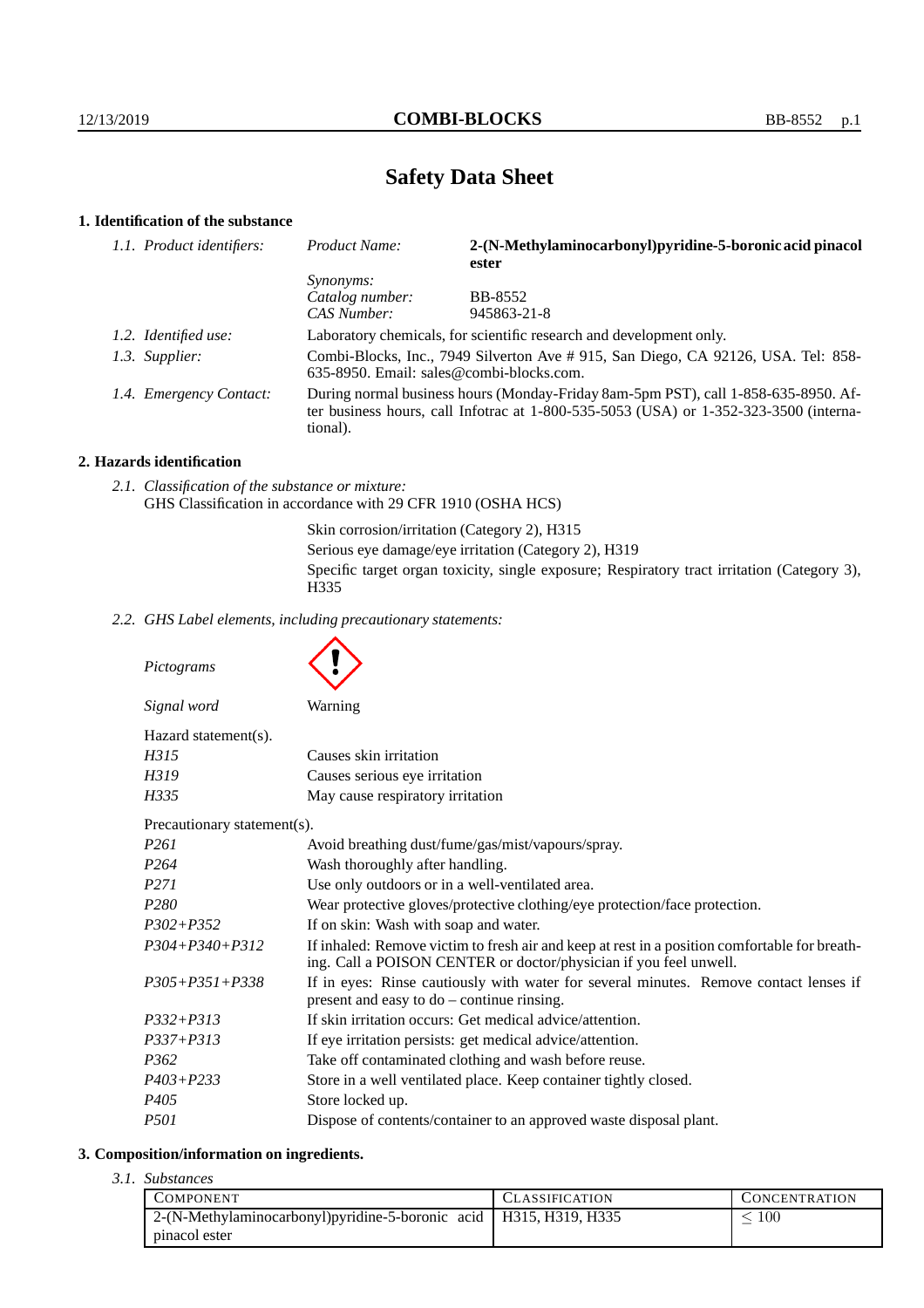See Section 2 for full text of hazard statements.

## **4. First aid measures**

*4.1. Description of first aid measures.*

| General advice:          | Consult a physician. Show this safety data sheet to the doctor in attendance. Move out of<br>dangerous area.                                         |
|--------------------------|------------------------------------------------------------------------------------------------------------------------------------------------------|
| If inhaled:              | Remove victim to fresh air and keep at rest in a position comfortable for breathing. Call a<br>POISON CENTER or doctor/physician if you feel unwell. |
| In case of skin contact: | Wash with soap and water.                                                                                                                            |
| In case of eye contact:  | Rinse cautiously with water for several minutes. Remove contact lenses if present and<br>easy to $do$ – continue rinsing.                            |
| If swallowed:            | Wash out mouth with copious amounts of water for at least 15 minutes. Seek medical<br>attention.                                                     |

- *4.2. Most important symptoms and effects, both acute and delayed:* See Section 2.2 and/or in Section 11.
- *4.3. Indication of any immediate medical attention and special treatment needed:* No data.

## **5. Fire fighting measures**

- *5.1. Extinguishing media:* Use dry sand, dry chemical or alcohol-resistant foam for extinction.
- *5.2. Special hazards arising from the substance or mixture:* Carbon monoxide, nitrogen oxides.
- *5.3. Advice for firefighters:* Wear self-contained breathing apparatus for firefighting if necessary.
- *5.4. Further information:* No data available.

# **6. Accidental release measures**

- *6.1. Personal precautions, protective equipment and emergency procedures:* Ensure adequate ventilation. Use personal protective equipment.
- *6.2. Environmental precautions:* Should not be released into the environment. See Section 12 for additional ecological information.
- *6.3. Methods and materials for containment and cleaning up:* Sweep up or vacuum up spillage and collect in suitable container for disposal. *6.4. Reference to other sections:*
	- Refer to protective measures listed in Sections 8 and 13.

#### **7. Handling and storage**

- *7.1. Precautions for safe handling:* Avoid contact with skin and eyes. Avoid inhalation of vapour or mist. Keep away from sources of ignition - No smoking. Take measures to prevent the build up of electrostatic charge. For precautions see section 2.2.
- *7.2. Conditions for safe storage, including any incompatibilities:* Store refrigerated. Keep container tightly closed in a dry and well-ventilated place. Containers which are opened must be carefully resealed and kept upright to prevent leakage.
- *7.3. Specific end use(s):* Laboratory chemicals, for scientific research and development only.

# **8. Exposure Controls / Personal protection**

# *8.1. Control parameters:*

- *Components with workplace control parameters:* Contains no substances with occupational exposure limit values. *8.2. Exposure controls:*
	- *Appropriate engineering controls:* Ensure that eyewash stations and safety showers are close to the workstation location. Ensure adequate ventilation, especially in confined areas. Use only under a chemical fume hood.

*Personal protective equipment:*

| Eye/face protection: | Wear appropriate protective eyeglasses or chemical safety goggles as described by OSHA's    |
|----------------------|---------------------------------------------------------------------------------------------|
|                      | eye and face protection regulations in 29 CFR 1910.133 or European Standard EN166.          |
| Skin protection:     | Handle with gloves. Gloves must be inspected prior to use. Use proper glove removal         |
|                      | technique (without touching glove's outer surface) to avoid skin contact with this product. |
|                      | Dispose of contaminated gloves after use in accordance with applicable laws and good        |
|                      | laboratory practices. Wash and dry hands                                                    |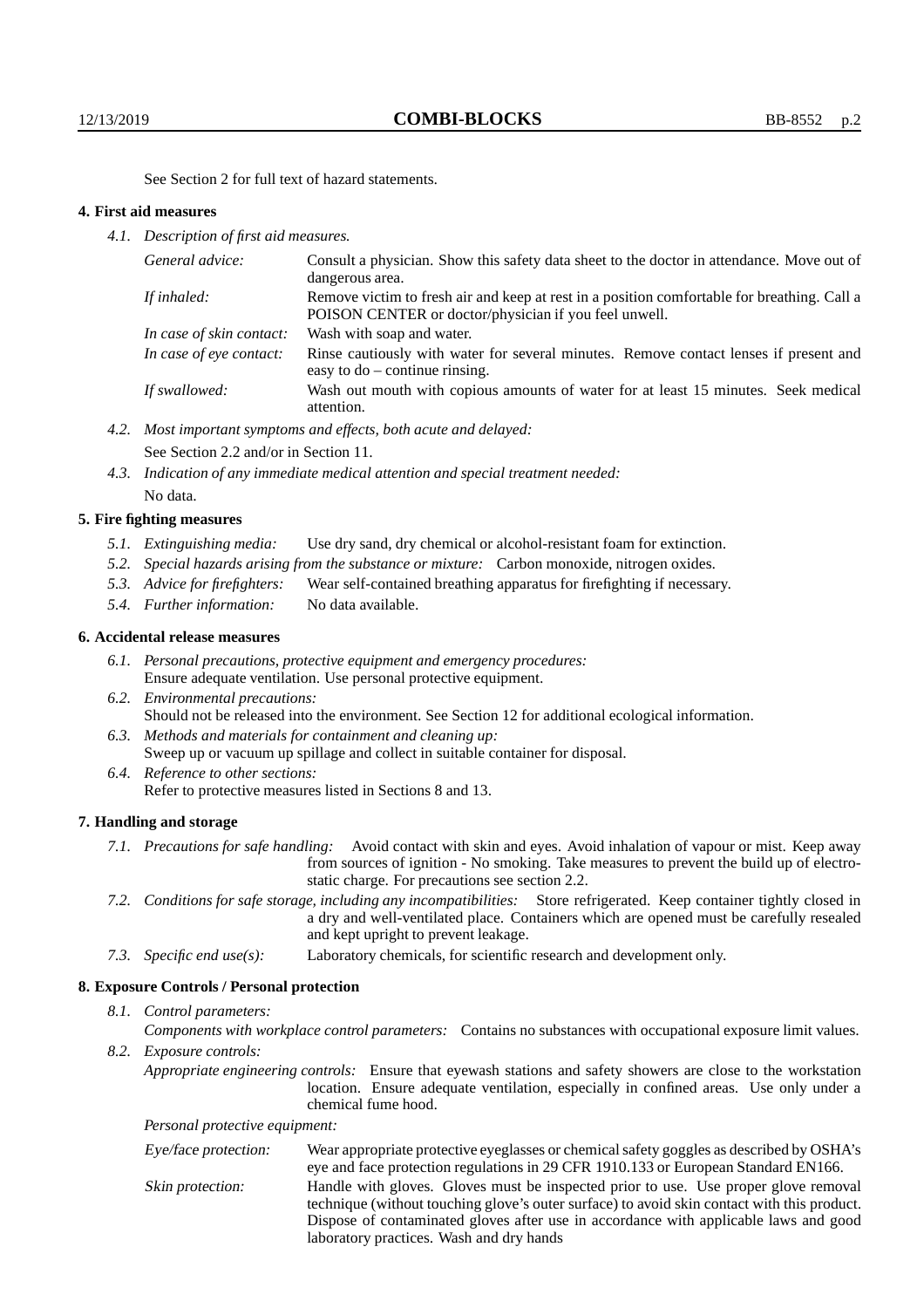| <b>Body Protection:</b>            |         | Complete suit protecting against chemicals, Flame retardant antistatic protective clothing. |
|------------------------------------|---------|---------------------------------------------------------------------------------------------|
|                                    |         | The type of protective equipment must be selected according to the concentration and        |
|                                    |         | amount of the dangerous substance at the specific workplace.                                |
| Respiratory protection:            |         | No protective equipment is needed under normal use conditions.                              |
| Control of environmental exposure: |         | Prevent further leakage or spillage if safe to do so. Do not let product enter              |
|                                    | drains. |                                                                                             |

# **9. Physical and chemical properties**

*9.1. Information on basic physical and chemical properties*

| (a)               | Appearance:                                   | Solid                |
|-------------------|-----------------------------------------------|----------------------|
| (b)               | Odour:                                        | No data              |
| (c)               | Odour Threshold:                              | No data              |
| (d)               | pH:                                           | No data              |
| (e)               | Melting point/freezing point:                 | $110 - 130^{\circ}C$ |
| (f)               | Initial boiling point and boiling range:      | No data              |
| (g)               | Flash point:                                  | No data              |
| (h)               | Evaporatoin rate:                             | No data              |
| (i)               | Flammability (solid, gas):                    | No data              |
| (j)               | Upper/lower flammability or explosive limits: | No data              |
| $\left( k\right)$ | Vapour pressure:                              | No data              |
| (1)               | Vapour density:                               | No data              |
| (m)               | Relative density:                             | No data              |
| (n)               | Water solubility:                             | No data              |
| $\circ$           | Partition coefficient: n-octanol/water:       | No data              |
| (p)               | Auto-ignition:                                | No data              |
| (q)               | Decomposition temperature:                    | No data              |
| (r)               | Viscosity:                                    | No data              |
| (s)               | Explosive properties:                         | No data              |
| (t)               | Oxidizing properties:                         | No data              |

*9.2. Other safety information:*

| Formula          | $C_{13}H_{19}BN_2O_3$ |
|------------------|-----------------------|
| Molecular weight | 262.1                 |
| CAS Number       | 945863-21-8           |

# **10. Stability and reactivity**

- *10.1. Reactivity* No data
- *10.2. Chemical stability* Stable under recommended storage conditions.
- *10.3. Possibility of hazardous reactions* No data
- *10.4. Conditions to avoid*
- *10.5. Incompatible material* No data.
- *10.6. Hazardous decomposition products:*

Hazardous decomposition products formed under fire conditions: Carbon monoxide, nitrogen oxides. Other decomposition products: No data In the event of fire: See Section 5.

# **11. Toxicological information**

*11.1 Information on toxicological effects*

| Acute toxicity:                    | No data available.                |
|------------------------------------|-----------------------------------|
| Skin irritation/corrosion:         | No data available.                |
| Eye damage/irritation:             | Causes serious eye irritation.    |
| Respiratory or skin sensitization: | May cause respiratory irritation. |
| Germ cell mutagenicity:            | No data available.                |
| Carcinogenicity:                   | No data available.                |
| Reproductive toxicity:             | No data available.                |